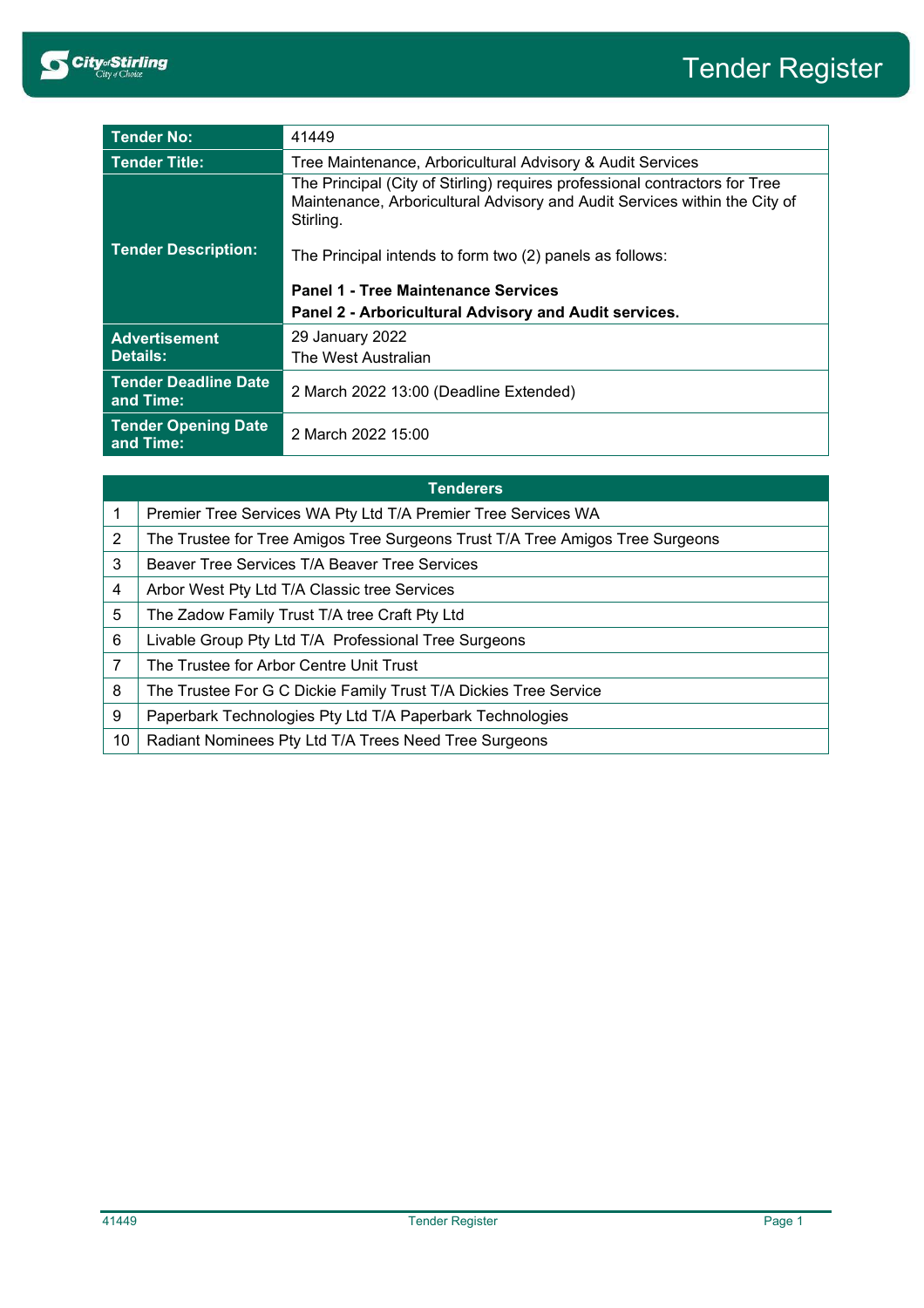

| <b>Advertisement Notice</b>                                                                                                                                                                                                    | <b>Tender awarded by:</b>            |  |  |
|--------------------------------------------------------------------------------------------------------------------------------------------------------------------------------------------------------------------------------|--------------------------------------|--|--|
|                                                                                                                                                                                                                                | Council                              |  |  |
|                                                                                                                                                                                                                                | Date of Council Meeting / CEO Award: |  |  |
| <b>City</b> <sub>of</sub> Stirling<br>City of Choice                                                                                                                                                                           | To be advised                        |  |  |
| <b>Invitation for Tenders</b><br>41449                                                                                                                                                                                         | <b>Council Resolution:</b>           |  |  |
| Tree Maintenance, Arboricultural,<br><b>Advisory and Audit Services</b>                                                                                                                                                        |                                      |  |  |
| <b>Tender Deadline</b><br>13:00 (AWST)<br>Wednesday, 23 February 2022                                                                                                                                                          |                                      |  |  |
| Tender Documents are available<br>for download via<br>https://360providers.apetsoftwa<br>re.com.au<br>Prior registration is required                                                                                           |                                      |  |  |
| Contact:<br>All contact must be via the City's<br>E-tendering system                                                                                                                                                           |                                      |  |  |
| <b>Lodgement of Documents:</b><br>- Tenders can only be lodged<br>electronically via the City's E-<br>tendering system<br>- Facsimile, Email and hard copies<br>will not be accepted<br>- Late tenders will not be<br>accepted | To be advised                        |  |  |
| Canvassing of Councillors or<br>employees will disqualify                                                                                                                                                                      |                                      |  |  |
| Stuart Jardine PSM<br><b>Chief Executive Officer</b>                                                                                                                                                                           |                                      |  |  |
|                                                                                                                                                                                                                                |                                      |  |  |
|                                                                                                                                                                                                                                |                                      |  |  |
|                                                                                                                                                                                                                                |                                      |  |  |

| <b>Successful Tenderer(s):</b>             | To be advised |
|--------------------------------------------|---------------|
| <b>Value of Successful</b><br>Tenderer(s): | To be advised |